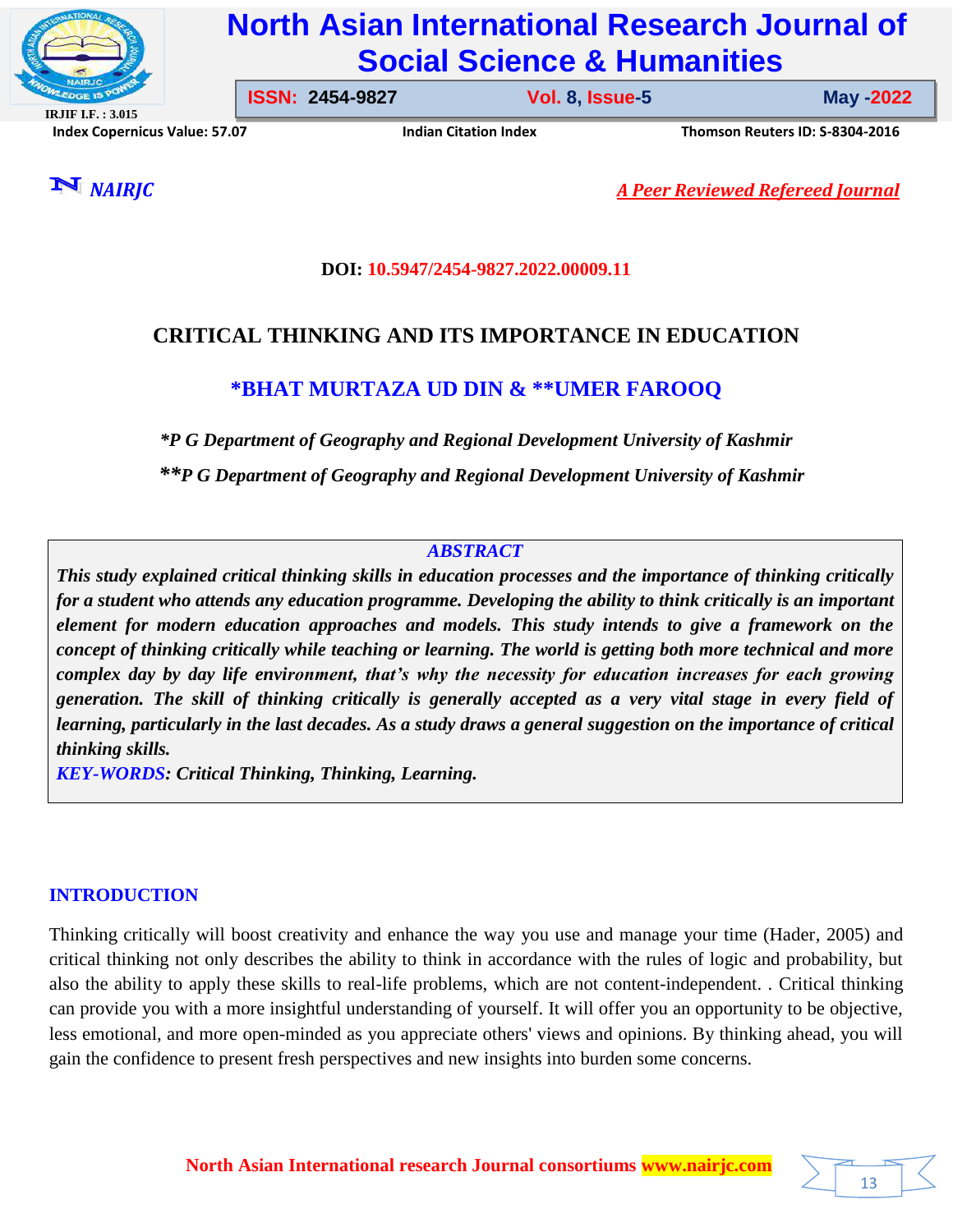#### **THINKING**

Thinking is the base of all cognitive activities or processes and is unique to human beings. It involves influence and analysis of information received from the environment. Such manipulation and analysis occur by means of abstracting, reasoning, imagining, problem solving, judging, and decision-making. The mind is the idea while thinking processes of the brain involved in processing information such as when we form concepts, engage in problem solving, to reason and make decisions. The history of researches on thinking depends upon the time that human beings recognized that they think. Thinking is one of the features that extricate humans from other living beings. Thinking is the manipulation or transformation of some internal representation (Halpern. 2003, p.84). She says that when we start thinking, we use our knowledge to achieve some objective. In this sense thinking ability is the basic case of our life because all of us need to achieve an objective; on the other hand humans have relations in society and whereas nobody is alone. Descartes argued that thinking is reasoning, and that reason is a chain of simple ideas linked by applying strict rules of logic (McGregor, 2007). Both learning and thinking are the concepts which support and complete one another. When considered from this point of view, whereas learning style and critical thinking concepts have different qualifications, it can be stated that they can be used jointly. Likewise, when literature is examined, it is seen that there are researches handling learning styles and critical thinking concepts jointly (Guven & Kurum, 2004).<sup>1</sup>

## **CONCEPT OF CRITICAL THINKING**

Critical thinking features conspicuously in all the skills or abilities learners are expected to acquire through the type of education being provided. One, who cannot think, may not be able to solve even the minutest problem. We now live in a world of problems – social problem, economic problem, political problem, ethnic problem, religious problem, educational problem, Science and technologically related problems to mention a few. It only takes a sound mind, a mind instilled with reflective thinking, which can engage in deep analysis, to come up with causes of the problem at hand and generate possible solutions or options to reach at a decision; to solve a or get out of the problem.

 Critical thinking like the concept of education has been defined in so many ways by writers and researchers. According to Encarta (2009), critical thinking is regarded as a type of critical analysis has been described as "disciplined intellectual criticism that combines research, knowledge of historical context and balanced judgment. It is the ability to think logically and analytically. In other words, critical thinking is the purposeful and reflective judgement about what to believe or what to do in response to observation, experience, verbal or written expressions or arguments. Thus, critical thinking involves determining the meaning and significance of what is observed or expressed, or concerning a given implication or quarrel, decisive whether there is adequate defence to accept the conclusion as true. This definition agrees with the one given by Fisher and Scriven (1997) as: "skilled and active interpretation and assessment of observations, communications, information and argumentation". Critical thinking therefore gives due consideration to the indication, the context

 $\overline{a}$ 

<sup>&</sup>lt;sup>1</sup> www.researchgate.net  $\rangle$  ...  $\rangle$  Philosophy  $\rangle$  Critical Thinking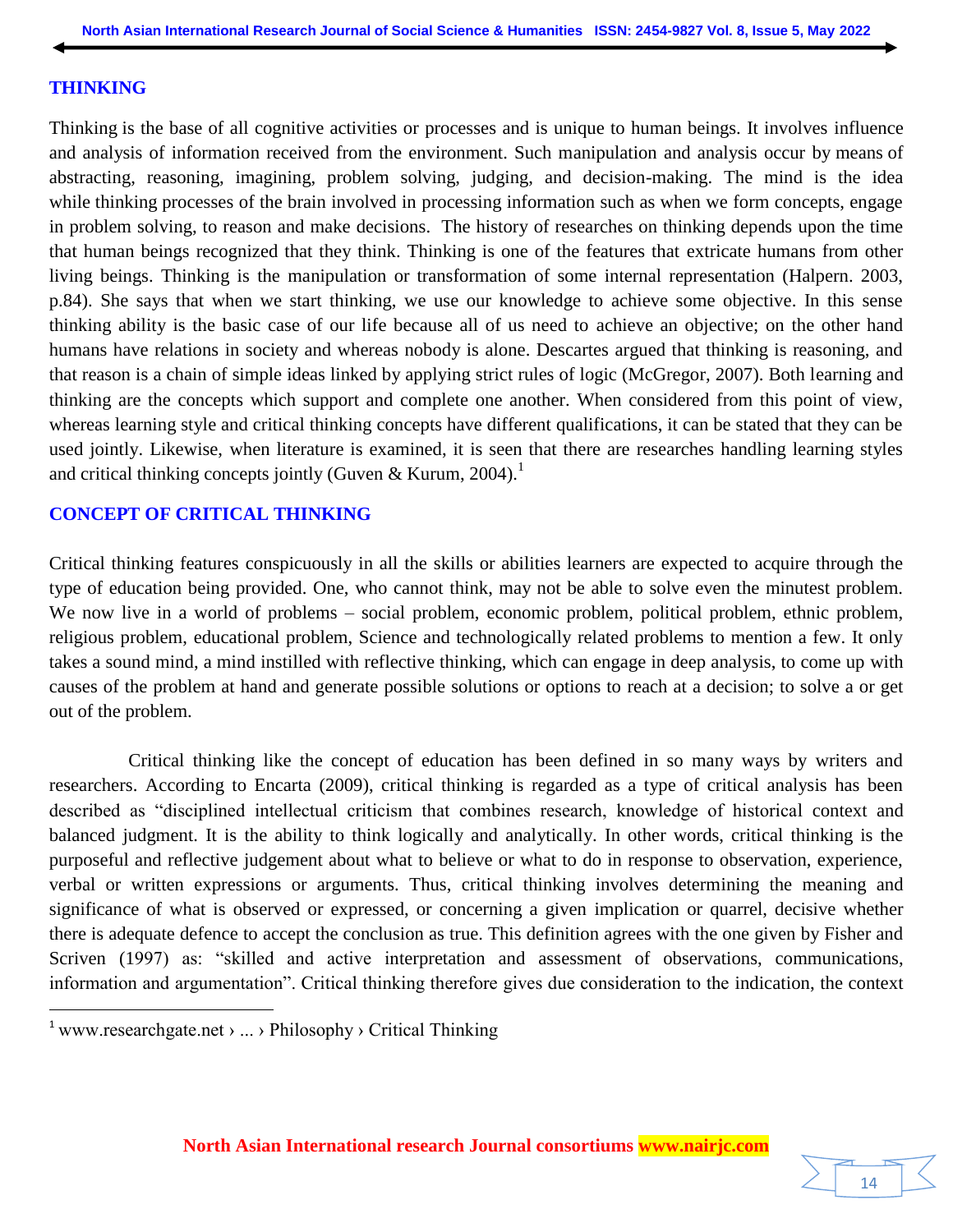of judgement, the relevant criteria for making the judgment well, the appropriate methods or techniques for forming the judgement and the applicable theoretical construct for understanding the problem and the question at hand. Critical thinking employs not only logic but broad intellectual criteria such as clarity, credibility, accuracy, precision, relevance, depth, breath, fairness and significance. In contemporary usage, the word "critical" may connote stating disapproval, which is not always true of critical thinking. A critical valuation of an argument, for instance, might conclude that it is valid.

 Similarly, foundation for critical thinking (2009) has defined it as: "the intellectually disciplined process of actively and capably abstracting, applying, analysing, manufacturing, and/or assessing information gathered from, or generated by observation, experience, reflection, reasoning, or communication, as a guide to belief and action. In its model form, the foundation claimed that it is based on universal intellectual values of clarity, accuracy, precision, consistency, relevance, sound evidence, good reasons, depth, breadth and fairness. In its simplest form, critical thinking may be considered of as that mode of thinking about any subject, content or problem, in which the thinker improves the quality of his thinking by skilfully taking charge of the structures characteristic in thinking, and imposing intellectual standards upon them.

 It may be observed from the above that critical thinking entails those structures or elements of thought implied in all reasoning such as purpose, problem or question – at - issue, assumptions, concepts, experiential grounding, reasoning leading to conclusions, implications and consequences, objections from alternative viewpoints and frame of reference. Critical thinking, being responsive to various subject matters, issues and purposes, is incorporated in a family of intertwined modes of thinking which include: scientific thinking, mathematical thinking, historical thinking, anthropological thinking, economic thinking, moral thinking and philosophical thinking (Foundation for critical thinking, 2009).

 Critical thinking may be seen as having two components i) the skills to generate and process information and beliefs, ii) the habit of using those skills to guide behaviour, based on intellectual commitment. These components should be contrasted with:

i. the mere acquisition and holding of information alone, this is because it involves a particular way in which information is sought and treated;

ii. The mere ownership of a set of skills, because it involves the frequent use of them; and

iii. The mere use of those skills ("as an exercise") without acceptance of their results.

Consequent upon the foregoing, it may be summarized therefore that, critical thinking is self-guided, selfdisciplined, self-directed, self-monitored and self-corrective thinking, which attempts to reason at the highest level of quality in a fair-minded way. Thus, people who think critically reliably, attempt to live rationally, reasonably and empathically. They are intensely aware of the inherent faulty nature of human thinking when left unguided. They strive to diminish the power of their selfish and socio-centric propensities. They use the intellectual tools offered by critical thinking such as concepts and principles that enable them to analyse, assess and improve thinking. They work diligently to develop the intellectual virtues of intellectual honesty, intellectual humility, intellectual civility, intellectual empathy, intellectual sense of justice and sureness in reason. They realized that no matter how skilled they are as thinkers, they can always improve their reasoning abilities and that

#### **North Asian International research Journal consortiums www.nairjc.com**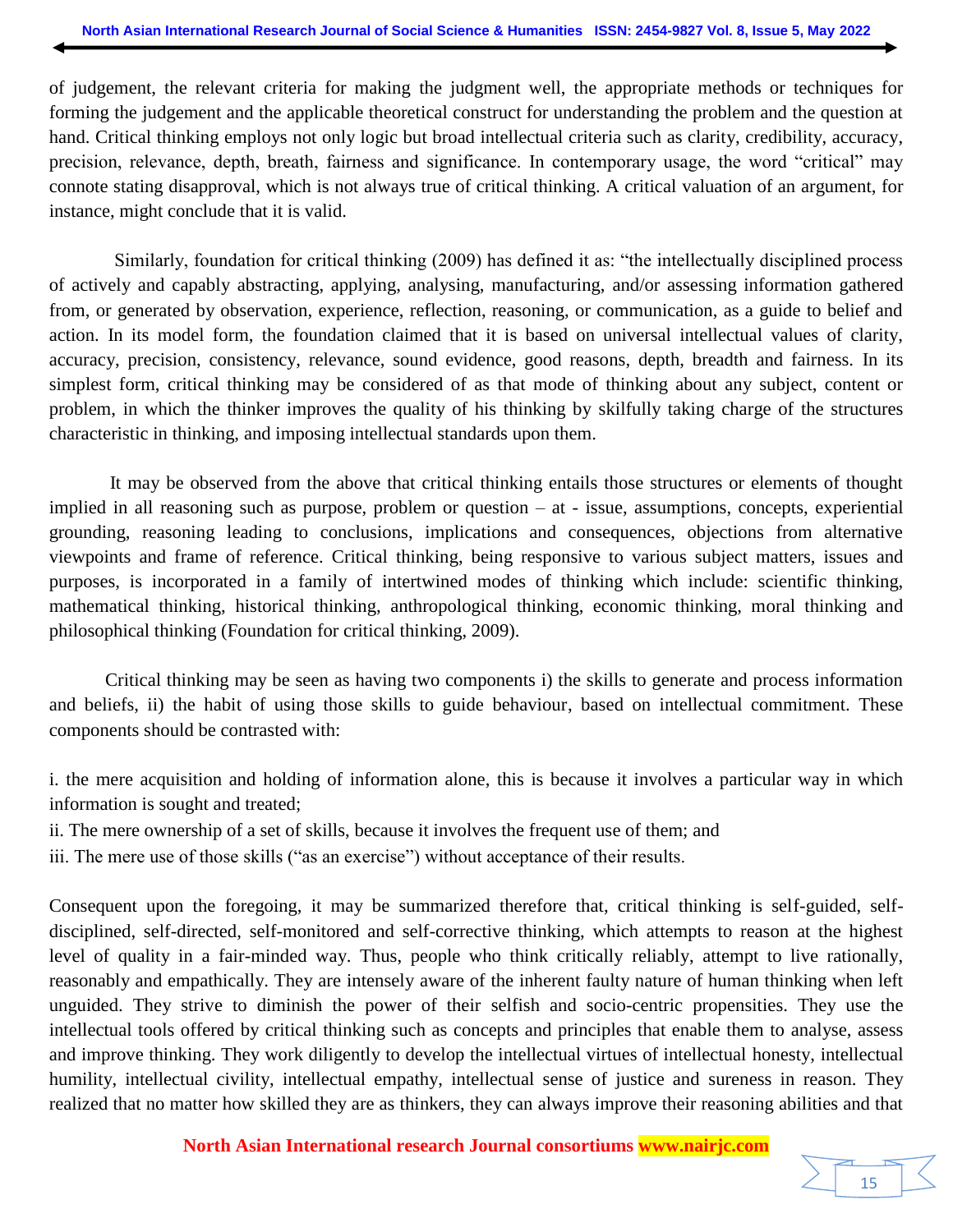they can at times fall quarry to mistakes in reasoning, human irrationality, prejudices, biases, distortions, uncritical accepted social rules and taboos, self-interest and vested-interest. People who can think critically strive to improve the world in whatever ways they can and contribute to a more rational and civilized society**.** Even at that, they recognize the complexities that are inherent in doing so. They avoid thinking simplistically about complicated issues and strive to appropriately consider the rights and needs of relevant others. They also are aware of the complexities in developing as thinkers, and as such got committed to life-long practice toward selfimprovement. The critical thinkers exemplify the Socratic principle: "*The unexamined life is not worth living*", because of their belief that many unexamined lives together result in an uncritical, unjust, and dangerous world (Paul & Elder,  $2008$ )<sup>2</sup>

#### **CRITICAL THINKING IS A PREREQUISITE TO SUCCEED IN REAL LIFE**

Critical thinking is a skill that some people are born with. It is a skill that can be developed with proper training from teachers in a classroom setting. Throughout history, education system has focussed upon rote learning and the ability of students to retain information given to them by their teachers. Except math and science, all subjects rely heavily on rote learning and memorization. But critical thinking is not limited to carrying out experiments in a science lab or problem solving in a math course. It is required by men and women in many situations in diverse industries in different sectors of economy. These are the reasons why modern education is today emphasizing on the need to develop critical thinking skill in all students.

# **WHAT REALLY IS CRITICAL THINKING?**

G Randy Kasten, a prominent expert in the field of critical thinking, believes that development of this skill in students will benefit them in many different ways throughout their lives. Benefits of critical thinking are not limited to workplace alone as an individual can use this skill to understand things and solve problems at all places. There is no universally accepted definition of critical thinking but most experts believe it is the ability to understand why things are the way they are. It also enables them to understand the significances of their actions. Therefore, critical thinking is a skill that helps in preparing students to easily cope with situations in real life.<sup>3</sup>

# **CRITICAL THINKING IS NECESSARY TO SHAPE LEADERS OF TOMORROW**

Today, students are bombarded with information from all kinds of sources, in particular from various online platforms. Development of critical thinking helps them in quickly analyzing this huge information and also in evaluating it to strike down false and misleading information. Here, it needs to be kept in mind that critical thinking is not just looking at things in a clear and rational manner. It is about thinking in an independent manner to formulate opinions about things, issues, and people. If you are able to think critically, you can absorb and

 $\overline{a}$ 



<sup>&</sup>lt;sup>2</sup> www.researchgate.net > Home > Logic > Philosophy > Critical Thinking

<sup>&</sup>lt;sup>3</sup> publications.anveshanaindia.com > wp-content > uploads > 2019/07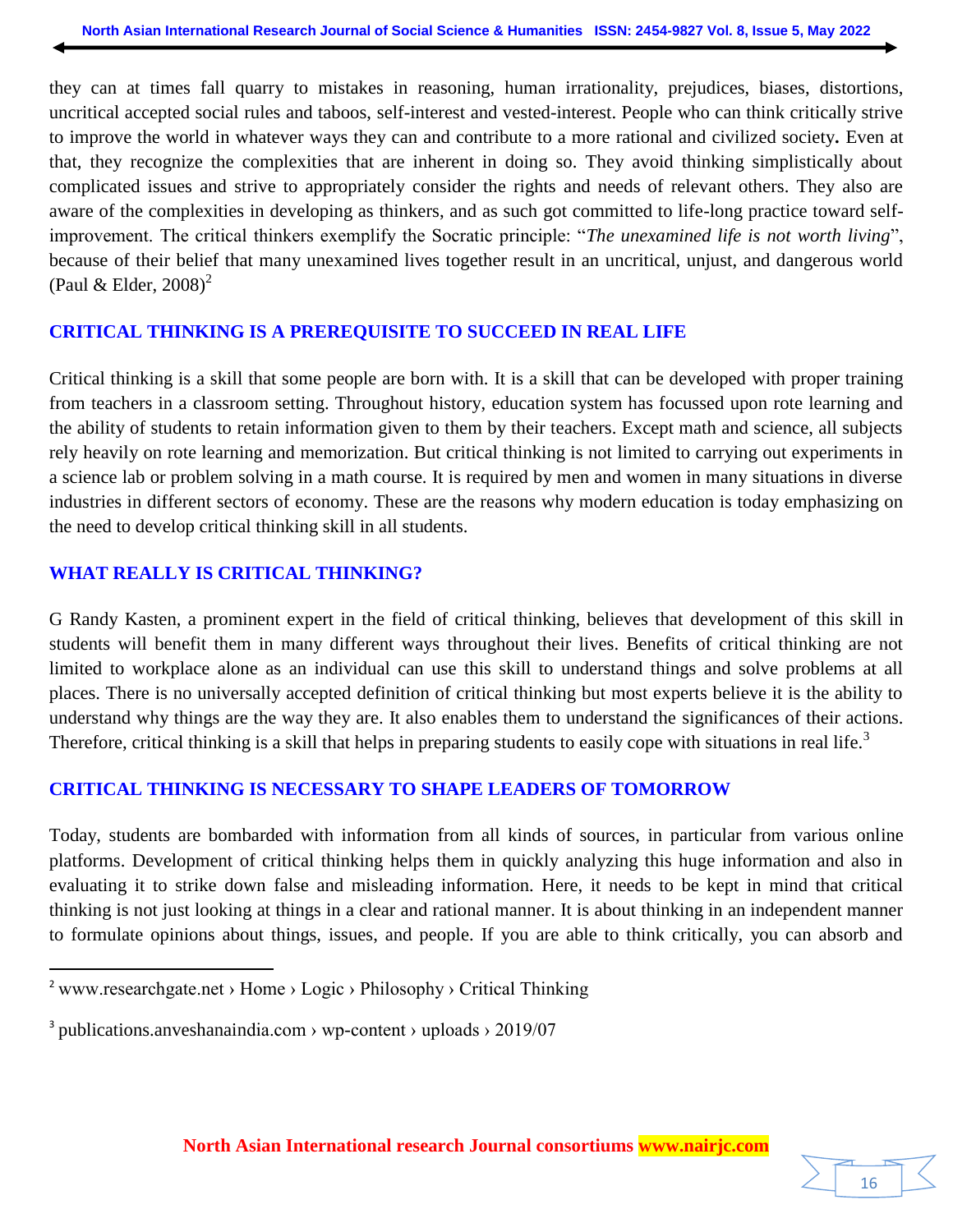analyse information and arrive at your own conclusions irrespective of the outside influence. Successful people in all walks of this life are blessed with this essential skill.

 Competitive exams and job interviews are intended to identify candidates who possess the ability to think critically. Realizing the importance of this ability, it is not just colleges and universities but also high schools and elementary schools that are making development of critical thinking in students their primary goal.

#### **TEACHING STUDENTS TO THINK CRITICALLY**

It is clear that critical thinking is not a part of any subject or stream. However, it is a skill that can be used and applied by students to learn and understand any subject in a much better manner. Teachers need to inspire students in their classrooms to indulge in suggesting by asking them open ended questions. By taking part in such sessions where they are able to take part in free discussions, students gradually develop critical thinking ability.

Critical thinking is a skill that requires both research as well as problem solving. In present times, information gathering is not enough as it is available from multiple sources. Teachers need to equip their students with the ability to filter information so they can discard information that is irrelevant, false and misleading. They can then make use of relevant information for the purpose of problem solving.

Another technique teachers can use to develop critical thinking in their students is peer groups. Students develop critical thinking easily when they are asked to cooperate on a given task.<sup>4</sup>

#### **TEACHING CRITICAL THINKING**

Every pupil should have an effective skill of critical thinking, and they must not accept anything for granted but how can you teach thinking critically to students? There are several ways of organizing for instruction in critical thinking: We can teach a separate course or unit, we can pervade critical thinking into all that we teach, or we can use a mixed approach. The first approach of a separate course or unit requires materials that teach specifically for critical thinking dispositions, skills, and knowledge. The downside is that there may be little transfer from what the program or materials teach to the rest of the curriculum. Infusion, the second possible approach, requires that critical thinking be taught as an integral part of all subject areas (Wright, 2002). According to Hirose (1992) employers complain about employees' lack of reasoning and critical thinking abilities. Those abilities are essential because compared with the jobs in the past the modern work environment requires more thinking and problem solving abilities. This situation can be adapted to education, too. Teachers had better be equipped with high critical thinking skills. Critical thinking is not equal with intelligence and shouldn't be misunderstood with it. Critical thinking is skill which can be developed (Walsh and Paul, 1988). As well as critical thinking can be developed, it can be searched and analyzed with its different dimensions, so this shows that many scientists or experts imagine about critical thinking, because the vitality of critical thinking has been realized by many people recently. Educators are aware of the fact that critical thinking can be thought.

 $\overline{\phantom{a}}$ 

17

<sup>4</sup> https://www.rockforreading.org/2018/10/educational-process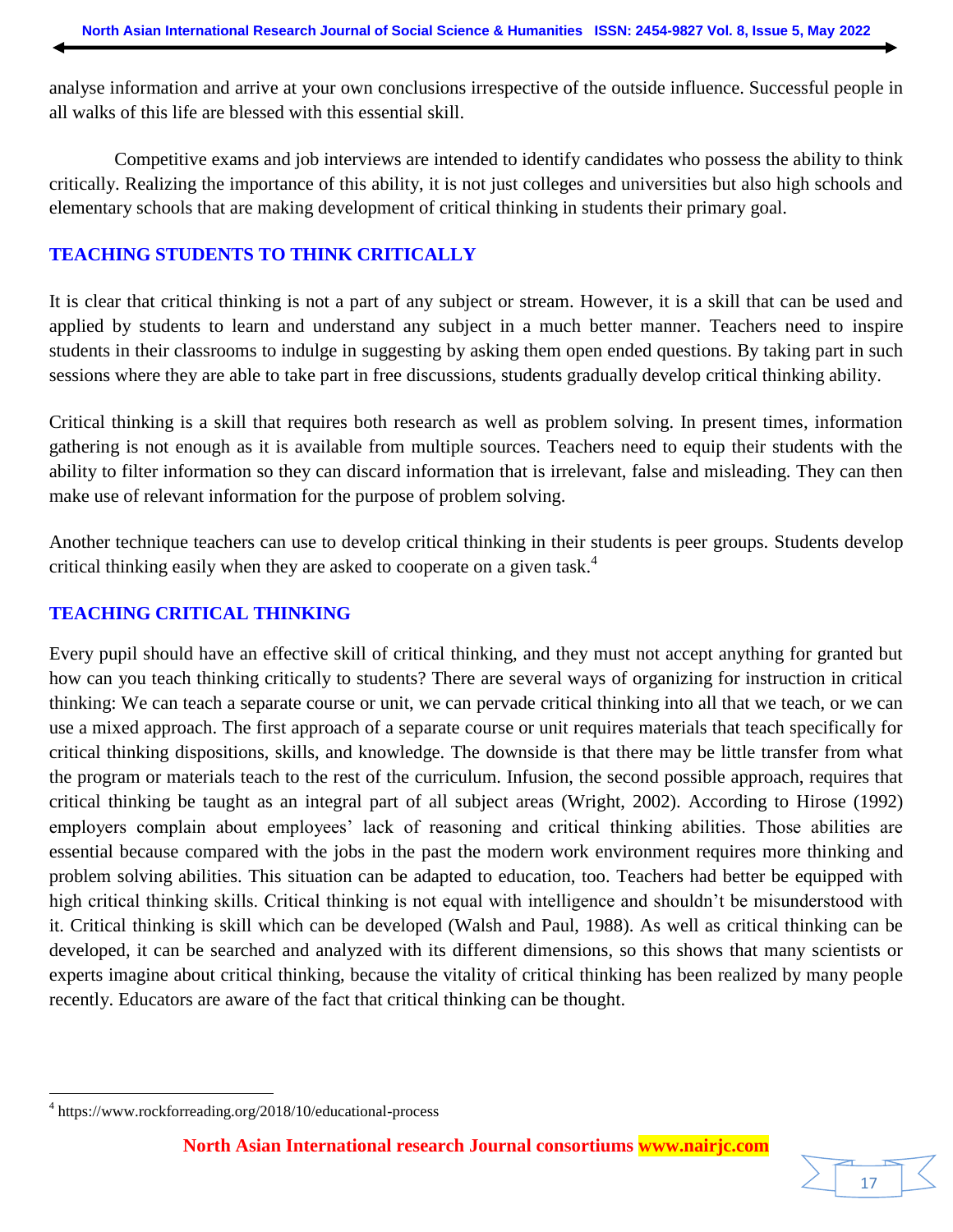#### **THE DEVELOPMENT OF CRITICAL THINKING AS THE PRIMARY GOAL OF THE EDUCATIONAL PROCESS**

Critical thinking means making reasoned judgments that are logical and well-thought out. It is a way of thinking in which you don't simply accept all influences and conclusions you are exposed to, but rather have an attitude involving questioning such arguments and conclusions. As educators, we need to understand that when children grow-up and enter the real world, their organization does not expect them to remember dates of wars or which crop grows where anymore; what they do expect though is for the employee to be able to think, to know how to make connections between ideas, and evaluate information critically. Each decision they make has a consequence and they are required to weigh each aspect tortuously before taking the final call. So if it is an important aspect, why do educators fail to inculcate this habit? Because the need to get better scores is what we emphasize on in most schools. Also, teaching critical thinking is not an easy task, and a whole lot don't know how it should be introduced. Here are ways in which critical thinking can be presented from the beginning of a child's schooling years:

**• Encourage children to ask questions:** Children are nosy and have a lot of questions. At times, when parents and teachers do not have answers to their questions, they are discouraged from asking any. This makes the child believe the questions they are asking are immaterial and they accept everything at face value. As parents and teachers, we should encourage children to ask why. They should question every-thing they come across. When you allow children to lead their ship independently, you are making them responsible for their actions

**• Answer each question asked in class:** As a teacher, just hopeful children to ask questions are not enough. You need to make sure you answer those questions. In case you do not know the answer at the moment, go back and find-out, but make sure you answer the question. A child needs to feel that each question they ask is important. Otherwise, they will stop asking why?

**• Make children find the answers to their own questions:** It is a good idea to make children go look for their own answers. You can act as a material and guide them on where they will find the answers. But let them do the self-study. Children need to be able to go look for their own answers and feel ecstatic about it.<sup>5</sup>

**• Introduce Situational Role-plays:** Situational role plays put children in other people's shoes. Different people react differently in the same situation, helping them analyse each outcome is just as important. Put them in lifechanging situations and give those options they would choose from if they were actually in there and let them justify. Then ask them to reason why they did not pick any other option. Let them independently think; but guide them in the right direction if need be after the exercise. Our job as parents and teachers is that of wheels on a ship We are here only to stir children in the right direction as and when required.

**• Allow children to make decisions:** When you allow children to lead their ship independently, you are making them responsible for their actions. So, before each step they take, they will analyse each decision, weigh the

 5 https://education.siliconindia.com/management/viewpoint/last-word/the-development-of-critical-thinking-as-the-primary-goal-of-theeducational-process-nwid-19804.html